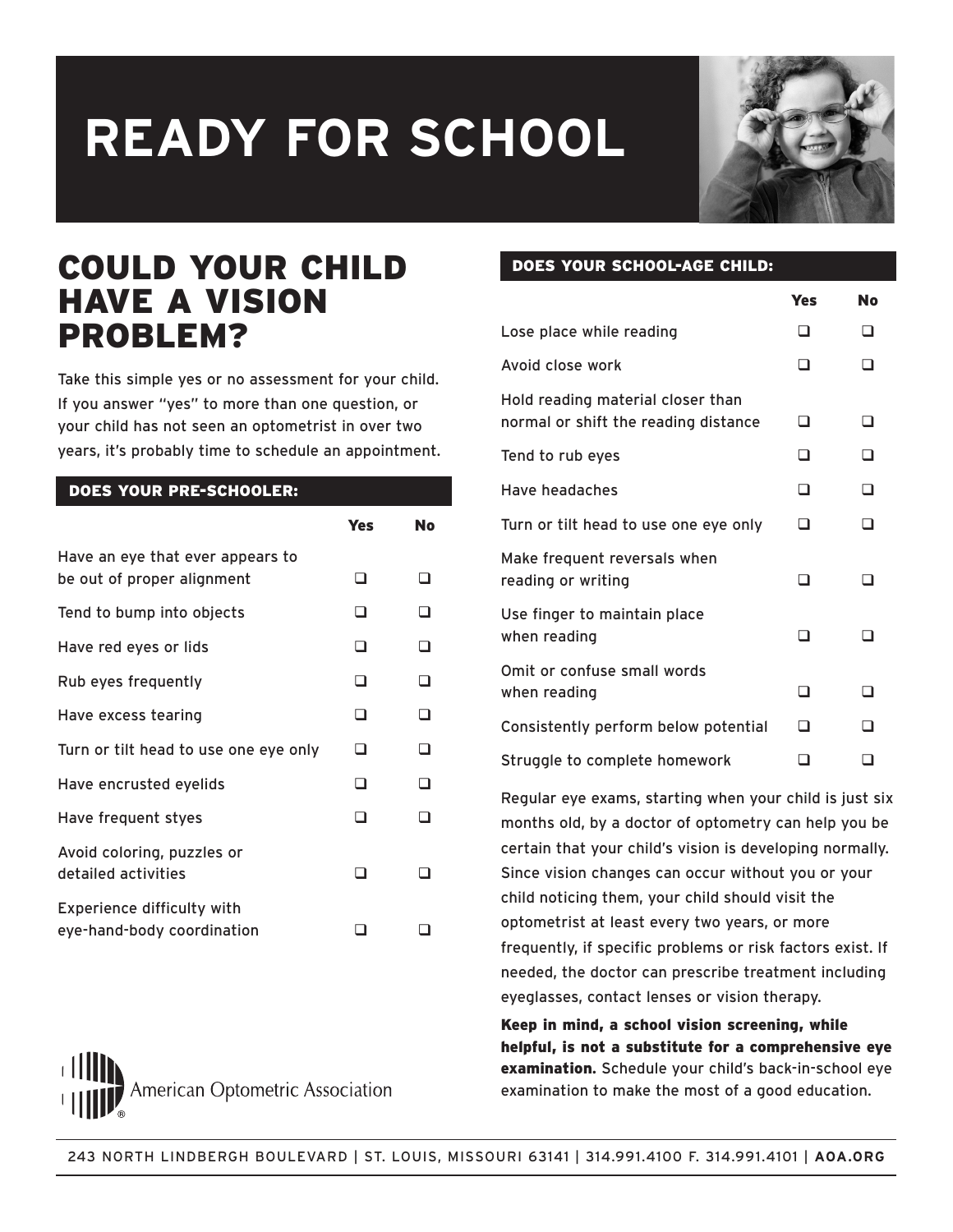

## **CHILDREN'S VISION The Equation is Simple: Good Vision = Better Learning**

#### HOW IMPORTANT IS GOOD VISION TO LEARNING?

Good vision is an important part of education. Many experts believe 80 percent of learning is done through a child's eyes. Reading, computer usage and chalkboard work are all visual tasks students perform every day. A child's eyes are always in use in the classroom. Therefore, when a child's vision is not working properly learning and class participation will suffer.

#### WHAT IS GOOD VISION?

Good vision includes visual acuity, eye health, visual integration and visual skills such as eye teaming, eye focusing and eye motility.

- Visual acuity the ability of the eyes to see and distinguish fine details, the clarity of vision
- Visual integration the ability to process and integrate visual information so we can understand what we see
- Eye teaming the ability of the eyes to work properly together
- Eye focusing the ability of the eyes to easily focus and shift focus to near and distant points.
- Eye motility the eyes ability to move together

#### WHAT ARE THE CONSEQUENCES OF UNDETECTED/UNTREATED VISION PROBLEMS?

Children with undetected vision problems are sometimes inaccurately diagnosed with attention deficit disorder (ADD) or attention deficit hyperactivity disorder (ADHD). When vision is difficult, it requires greater effort than normal leading the child to avoid close work. It may appear the child is daydreaming.

#### IS YOUR CHILD STRUGGLING IN CLASS?

Many children with undetected vision problems struggle in the classroom. These symptoms include:

- Trouble finishing written assignments
- Losing their place when reading
- A short attention span when doing close work
- Skipping words when reading
- Having greater potential than grades may indicate

#### InfantSEE® and VISION USA

The AOA is committed to improving the quality and availability of eye and vision care. As part of that commitment, Optometry's Charity™ – the AOA Foundation, manages public health programs to increase access to care:

InfantSEE® provides one-time, no-cost eye health and vision assessments for all babies six to 12 months of age.

Visit www.infantsee.org or call 888-396-EYES (3937) for more information.

VISION USA provides basic eye health and vision care services free of charge to uninsured, low-income people and their families. Call 800-766-4466, 7 a.m. to 9 p.m., CST, Monday through Friday, for more information.

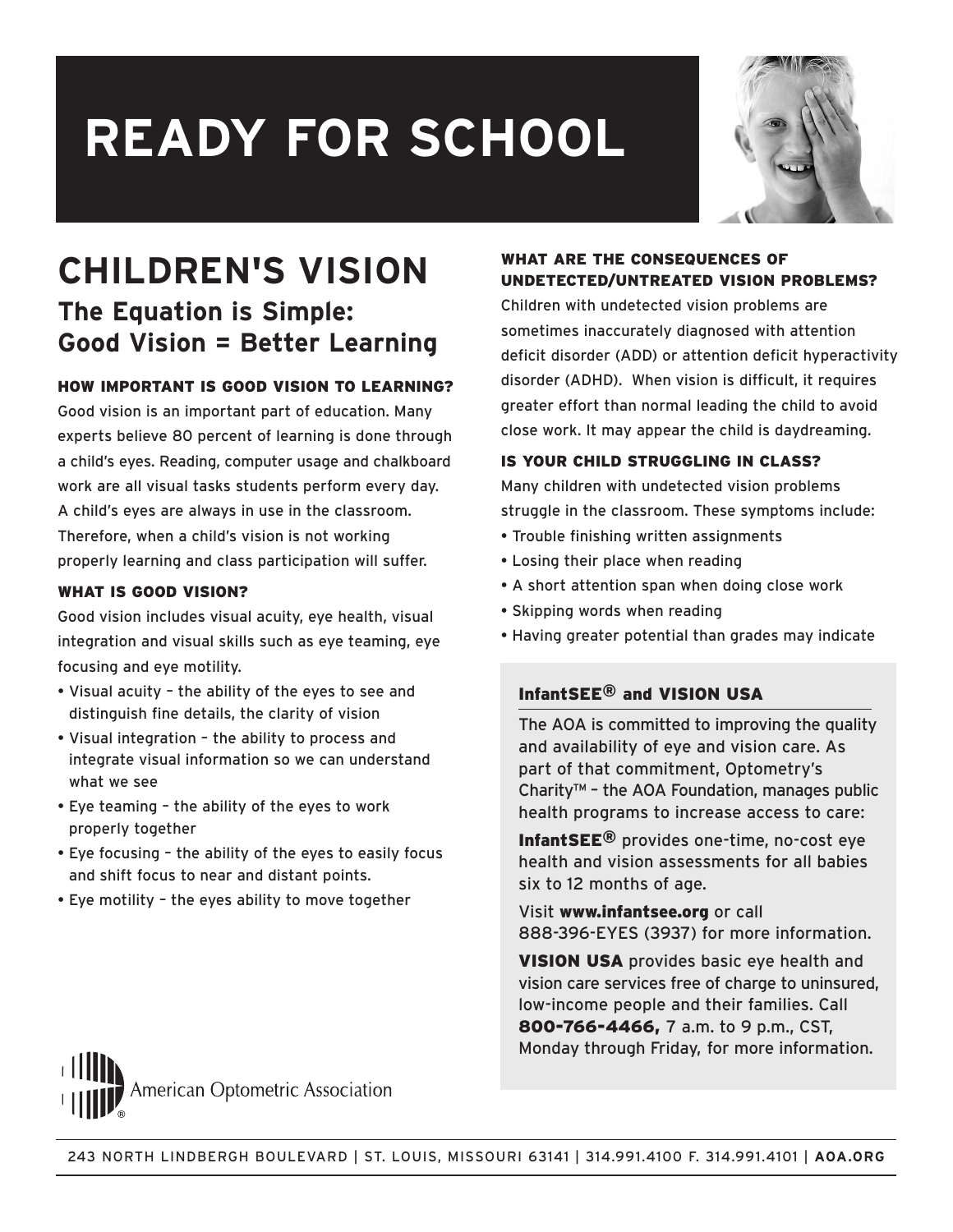

### GLOSSARY OF COMMON VISION CONDITIONS

AMBLYOPIA, also known as "lazy eye," is loss or lack of development of clear vision in just one eye. The cause is the lack of use of that eye in early childhood.

ASTIGMATISM is a vision condition that causes blurred vision due either to the irregular shape of the cornea, the clear front cover of the eye, or sometimes the curvature of the lens inside the eye.

COLOR DEFICIENCY is the inability to distinguish certain shades of colors or, in more severe cases, see colors at all. Color deficiencies are almost always hereditary and affect one in 12 boys, but only one in 200 girls.

CONVERGENCE INSUFFICIENCY is an eye coordination problem in which the eyes have a tendency to drift outward when reading or doing close work.

HYPEROPIA is often called farsightedness. This vision condition occurs when distant objects are usually seen clearly, but close objects do not come into proper focus.

MYOPIA or nearsightedness is when the images of distant objects appear blurred. The eyeball is too long for the normal focusing power of the eye.

STRABISMUS is condition in which both eyes do not look at the same place at the same time. It is sometimes referred to as crossed eyes. Poor eye muscle control usually causes crossed-eyes.

### RECOMMENDED EYE EXAM SCHEDULE

| <b>PATIENT AGE</b> | <b>RISK FREE</b>                                     | <b>AT RISK</b>                          |
|--------------------|------------------------------------------------------|-----------------------------------------|
| Birth to 24 months | At 6 months of age                                   | By 6 months of age or<br>as recommended |
| 2 to 5 years       | At 3 years of age                                    | At 3 years of age or<br>as recommended  |
| 6 to 18 years      | Before first grade and<br>every two years thereafter | Annually or as<br>recommended           |

Children considered at risk for the development of eye and vision problems may need additional testing or more frequent re-evaluation. A doctor of optometry can discuss potential risk factors with you.

Start the school year off right, schedule a comprehensive eye exam for your child. For more information on children's vision issues or to find a local optometrist, visit www.aoa.org.

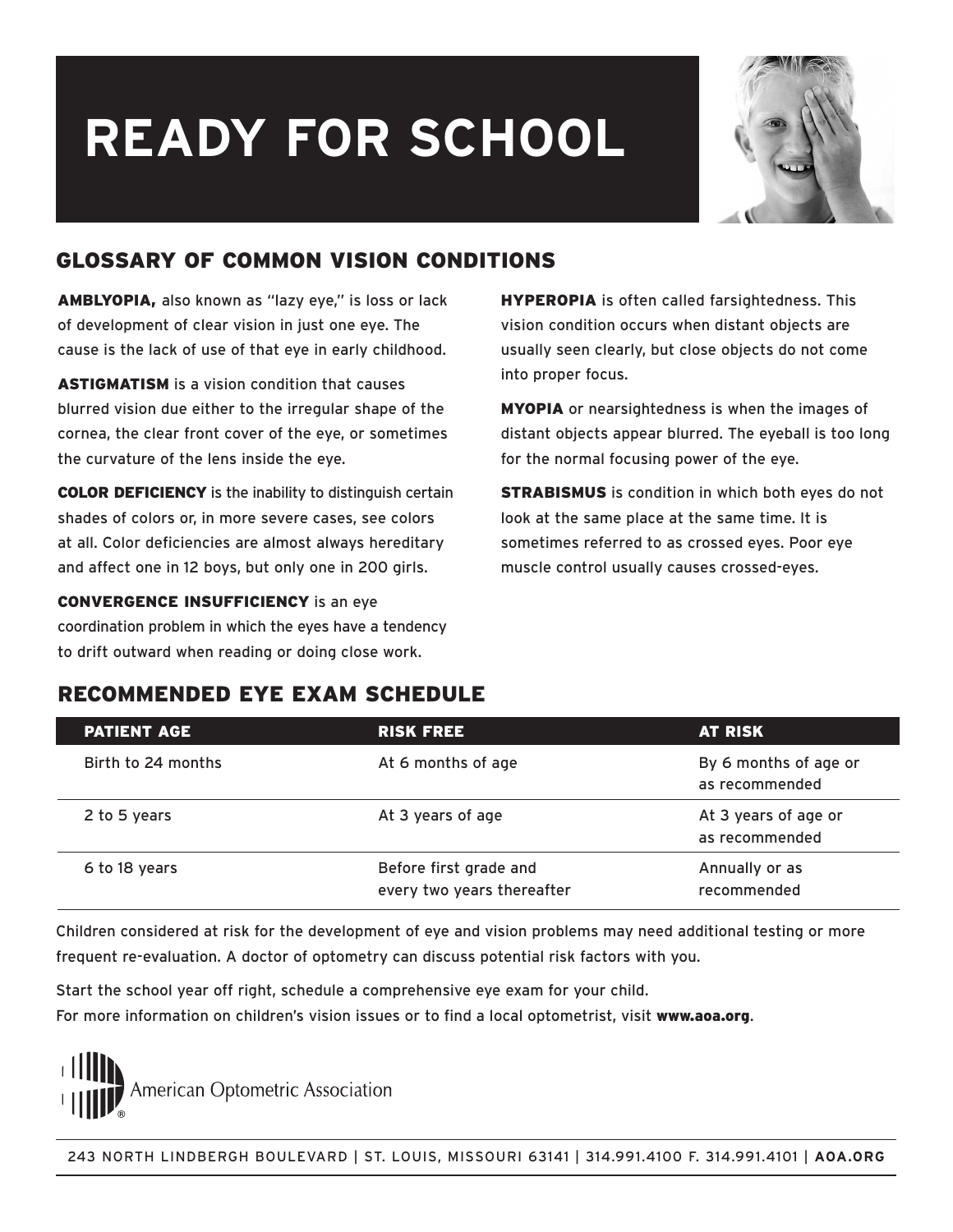## **UNDERSTANDING THE DIFFERENCE BETWEEN VISION SCREENINGS AND VISION EXAMINATIONS**

#### **Vision Screenings — See What Your Child May be Missing:**

Vision screening programs are intended to help identify children with eye or vision problems that threaten sight or impair their ability to develop and learn normally. However, vision screenings are a limited process and cannot be used to diagnose an eye or vision problem, but rather to indicate a potential need for further evaluation.

■ Many vision screenings test for visual acuity only. Even the most sophisticated vision screening tools, administered by the most highly trained screeners, miss one-third of children with eye or vision disorders, according to a study funded by the National Eye Institute. A child may be able to see letters 20 feet away but that does not tell whether his eyes are able to work together to read materials 12 inches away, or if there is an eye health problem or vision perception problem.

■ There may be no set standards and criteria for passing a vision screening. Results can be determined arbitrarily.

■ A vision screening can give a parent a false sense of security. When the report indicates that a child sees 20/20, parents often assume that no further testing is needed and fail to ever take the child for a comprehensive eye examination.

■ Most screening facilities lack equipment to screen young children. Vision screening using traditional methods by non-eyecare professionals is extremely difficult for children less than 4 years of age.





■ Amblyopia (poor eyesight in one eye, sometimes known as "lazy eye") is often missed if the eyes are aligned. Children have been known to peek with the better seeing eye, and escape detection of amblyopia.

■ According to a study published by the American Academy of Pediatrics, vision screenings were not attempted on more than 60 percent of the three-year old children in pediatricians' offices. They found that in general, the younger the child, the less likely it was that vision screening was attempted. (An attempt was defined as 10 or more seconds spent trying to get the child to cooperate with vision screening.)

■ Less than 50% of the children identified as needing professional eye and vision care ever receive that care, and of those who do, the average time between the screening and the examination is 18 months.

#### **Vision Examinations – More Than Meets the Eye:**

Comprehensive eye and vision examinations can only be conducted by an eye doctor with the specialized training needed to make a definitive diagnosis and prescribe treatment. Often, specialized equipment and procedures, which are not available as part of a vision screening program, are needed to adequately evaluate a child's eyes and vision status.

Clearly, the prevalence of vision disorders present in pre-school age children and the limitations of vision screening programs support the need for and value of early detection through a comprehensive eye and vision examination by an eye doctor.

Below are essential elements of a comprehensive eye examination used to insure that learning is maximized through good vision.

■ The refractive state of the visual system, such as nearsightedness, farsightedness, or astigmatism is determined.

(continued on back)